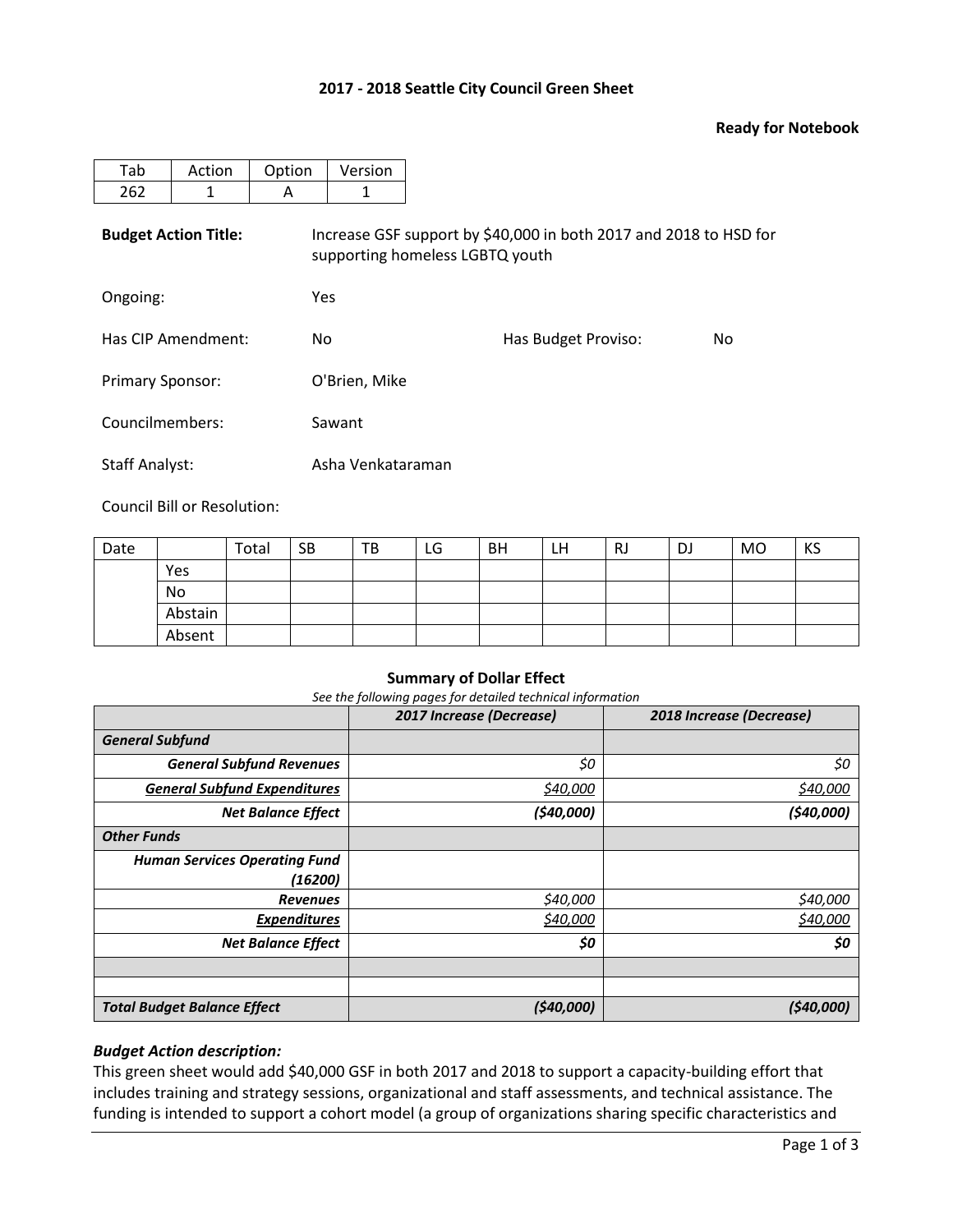| 'nh | Action | Option | Version |
|-----|--------|--------|---------|
|     |        |        |         |

working towards a shared goal) to simultaneously work with agencies in King County to increase their coordination, competence, and capacity to support LGBTQ homeless youth such as Project EQTY. The organization managing that effort is the Northwest Network, and the five agencies participating in Project EQTY include: New Horizons, YouthCare, Friends of Youth, Auburn Youth Resources, and the YMCA of Greater Seattle.